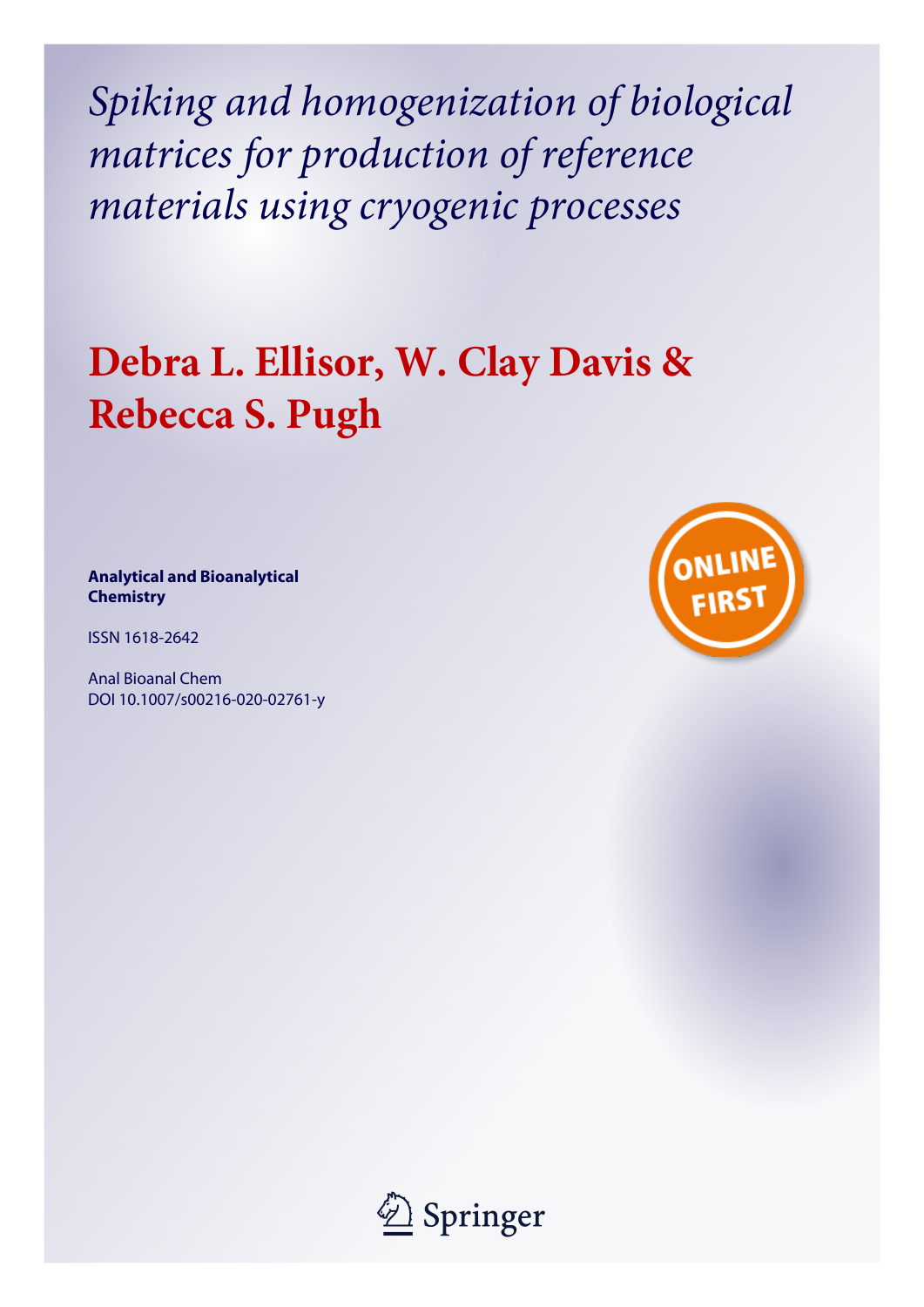**Your article is protected by copyright and all rights are held exclusively by This is a U.S. government work and not under copyright protection in the U.S.; foreign copyright protection may apply. This e-offprint is for personal use only and shall not be selfarchived in electronic repositories. If you wish to self-archive your article, please use the accepted manuscript version for posting on your own website. You may further deposit the accepted manuscript version in any repository, provided it is only made publicly available 12 months after official publication or later and provided acknowledgement is given to the original source of publication and a link is inserted to the published article on Springer's website. The link must be accompanied by the following text: "The final publication is available at link.springer.com".**

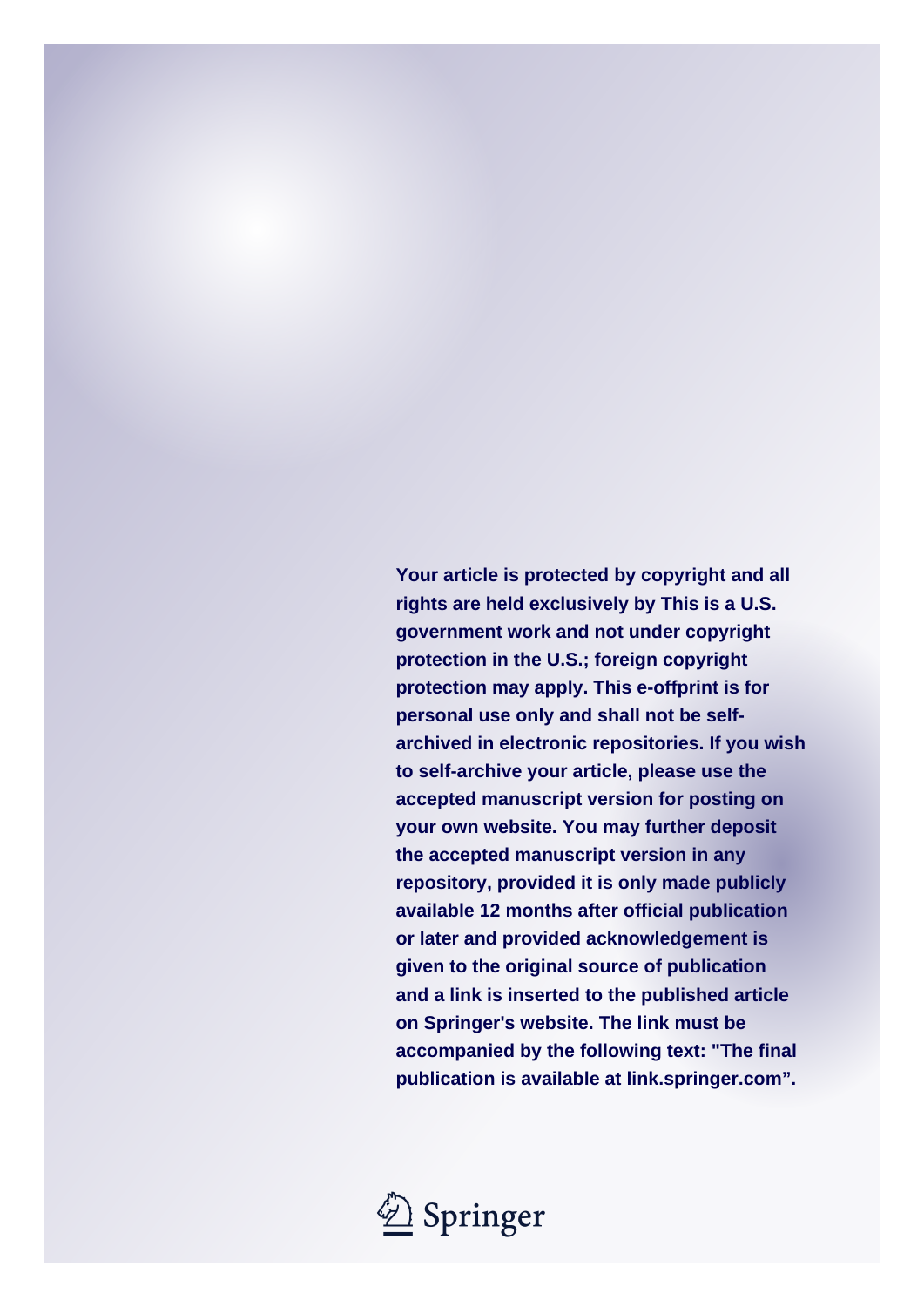#### **RESEARCH PAPER** RESEARCH PAPER



## Spiking and homogenization of biological matrices for production of reference materials using cryogenic processes

Debra L. Ellisor<sup>1</sup>  $\cdot$  W. Clay Davis<sup>1</sup>  $\cdot$  Rebecca S. Pugh<sup>1</sup>

Received: 20 April 2020 / Revised: 28 May 2020 /Accepted: 5 June 2020  $\odot$  This is a U.S. government work and not under copyright protection in the U.S.; foreign copyright protection may apply 2020

#### Abstract

Biological reference materials (RMs) are essential for quality assurance, traceability of measurement results and for method validation. When addressing new measurement questions or emerging regulatory issues, rigorous large-scale CRM production may not be time efficient or economically practical using current production methods. By amending a relatively small matrix batch with a compound(s) of interest at the homogenization step, the National Institute of Standards and Technology (NIST) can create a custom material on an "as-needed" basis and circumvent the time delay inherent in large-batch production, thereby generating a fit-for-purpose, rapid-response RM. Here, Coho salmon (Oncorhynchus kisutch) was cryohomogenized and spiked with an aquaculture antibiotic and antibiotic metabolite. The resultant material was analyzed using liquid chromatography-high resolution tandem mass spectrometry (LC-HRMS/MS) to determine the effectiveness of the amendment technique in a freshfrozen matrix by assessing homogeneity and accuracy to the target concentration (e.g. mass fraction). Target mass fractions were achieved for both spike components, with RSDs below 5% in replicate measurements of each compound ( $n = 8$ ). The stability of the spiked compounds was assessed one year post-production and mass fractions were stable, within 1–6% of the initial measurement results, indicating minimal change to the amended analyte concentrations over time. The results support this method as a promising new technique for custom, small-batch RM generation.

Keywords Reference materials . Biological samples . Bioanalytical methods

#### Introduction

Biological reference materials (RMs) have been used to aid in calibration of measurements for quality control, method development/validation and value assignment for decades, and are important in maintaining a coherent and robust measurement system worldwide. An RM is defined as a material sufficiently homogenous and stable concerning one or more specified properties, which have been established to be fit for its intended use in a measurement process [\[1](#page-6-0)]. A Certified Reference Material (CRM) is an RM characterized by a metrologically valid procedure for one or more specified properties, accompanied by an RM certificate that provides the value of the specified property, its associated uncertainty, and a statement of metrological traceability [\[1](#page-6-0)]. CRMs are generally used for trueness checks, as they carry a certified value against which experimental results can be compared and, in many cases, numerous mass fractions of compounds are certified in a single material using a variety of analytical platforms. Though useful for method harmonization and value assignment, the process of generating a CRM can be expensive, time consuming, labor intensive and may not always be necessary. RMs can be used in a similar way, however value assignment is generally less rigorously conducted.

Ideally, one should choose a RM that is matrix-matched, includes the analyte of interest at a comparable concentration, and is prepared in the same manner as the experimental samples (e.g. frozen, lyophilized, room temperature, etc.). It is also important for practical considerations to be evaluated. Frozen materials are more costly to store and generally require dry ice for shipment, rendering these materials inaccessible to some customers due to strict shipping regulations. However, frozen materials remain stable for long periods of time, preventing degradation of the matrix and ensuring characteristics inherent to the material remain intact, while also limiting the loss or modification of sensitive (i.e. volatile or labile) analytes of

 $\boxtimes$  Debra L. Ellisor [debra.ellisor@nist.gov](mailto:debra.ellisor@nist.gov)

<sup>&</sup>lt;sup>1</sup> National Institute of Standards and Technology, 331 Fort Johnson Road, Charleston, SC 29412, USA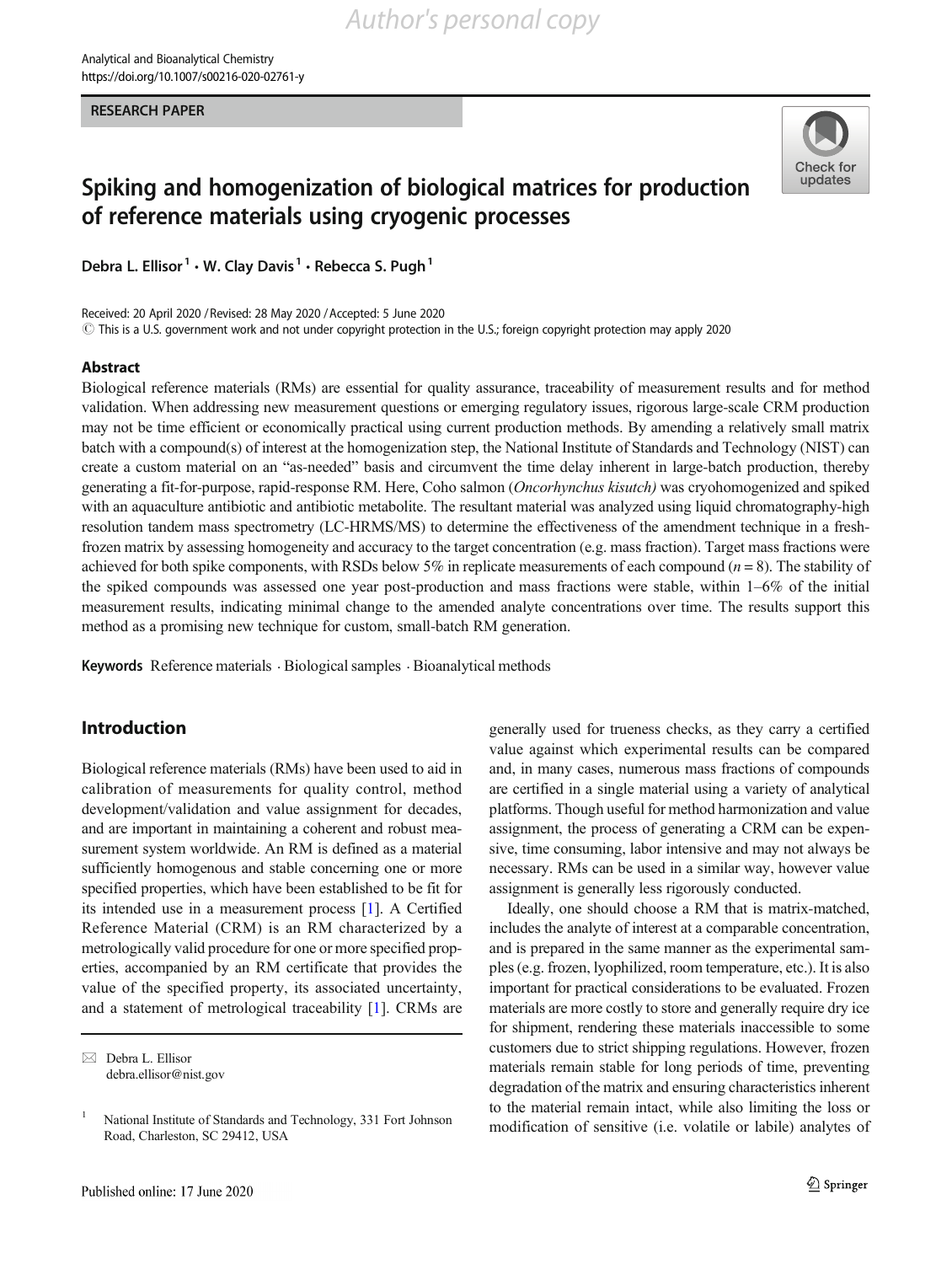interest [\[2](#page-6-0)]. In contrast, freeze dried materials do not require deep freezing, so they are easier to ship and maintenance at room temperature results in lower storage costs, though material composition and integrity of certain analytes can be affected during lyophilization [[2\]](#page-6-0). The National Institute of Standards and Technology (NIST) and other National Metrology Institutes (NMIs) around the world generate and maintain a wide breadth of RMs, though it is clear not every analytical space is covered due to monetary and practical constraints. In addition, the availability of naturally-occurring source materials and the time required to obtain and process large batches may impede research efforts or be impractical. The best alternative is to generate a custom material for preforming trueness checks by assessing the recovery of spiked components in a homogenous matrix.

In-house custom generation of RMs has provided a work around for unavailable materials and the modification of blank matrices in a laboratory setting has become a means to meet specific RM needs in the analytical community. Multiple RMs have been generated by the addition of an analyte directly to a matrix [\[3](#page-6-0)] or by generating mixtures via blending of blank and incurred material to reach a desired concentration [\[4](#page-6-0), [5](#page-6-0)]. These methods have been used in production schemas at room temperature with great success. However, there are no studies to date examining the utility of amending a frozen material during production, which would be useful when biological samples, such as tissues or food items are to be analyzed. At NIST, these RMs are typically created using cryohomogenization and stored frozen at −80 °C or below [\[6](#page-6-0)].

One potential use for custom frozen RMs is the authentication of food products presumed to be adulterated, contaminated or misidentified. The food safety industry identifies food fraud based on falsification of species, provenance and weight, the result of which can endanger human and environmental health and negatively impact the domestic economy [\[7](#page-6-0)]. In this case, obtaining authentic samples and generating a large batch RM may be a lengthy process. However, the generation of rapid-response custom materials would be particularly useful to more quickly answer authenticity questions, while ensuring integrity and confidence in the associated measurement. Stocks of these small-batches of high-interest materials would likely become exhausted relatively quickly (i.e. one to two years), rendering long-term stability testing unnecessary, while providing a temporary, high-quality standardization material until rigorous CRM production can be completed.

To this end, NIST tested the efficacy of generating a smallbatch cryogenic material for proof of principle. Antibiotics/ metabolites in fish was chosen as the test system for this technique. Crystal violet (CV) and malachite green are both antibiotic/antimicrobial compounds historically used in aquaculture. Although both have been banned in the United States as they are thought to have carcinogenic and mutagenic affects Ellisor D.L. et al.

[\[8](#page-6-0), [9\]](#page-6-0), their use is still suspected due to low cost and widespread availability. Both parent compounds and their metabolites are detectable in fish tissues, with malachite green being predominantly converted to leucomalachite green (LMG). The intent of this study was to spike a neat cryogenic material (salmon homogenate) with a high-level antibiotic (CV) and low-level metabolite (LMG) at concentrations similar to those referenced in the literature [[10](#page-6-0), [11\]](#page-6-0) in order to test the technique at biologically relevant levels. Here we provide a detailed method for the amendment of cryogenic material and assess the success of the technique.

#### Materials/methods

#### Reagents and materials

Spike components, crystal violet (CV) and leucomalachite green (LMG), and internal standards, d6-crystal violet (d6- CV) and d5-leucomalachite green (d5-LMG), were all purchased from Sigma Aldrich (St. Louis, MO, USA) and stored at room temperature until preparation.

Frozen Coho salmon (Oncorhynchus kisutch) were purchased directly from a commercial vendor and kept frozen until processing. Salmon were thawed, scaled, rinsed with fresh water and fileted. Edible meat (including skin) was cut from the carcass, chopped into small chunks, and placed on stainless steel trays for refreezing. The tissue pieces were placed in fluorinated ethylene propylene (FEP) bags and stored in liquid nitrogen  $(LN_2)$  vapor phase freezers  $(-140 °C)$  to  $-190 °C$ ).

#### Cryohomogenization and spiking

Salmon pieces  $(\sim 0.5 \text{ kg})$  were poured into a large pre-cooled polytetrafluoroethylene (PTFE) disk mill and the tissue was cryohomogenized for 3 min using a rotary shaker [[12\]](#page-6-0). A small amount of the resultant fresh-frozen powder was removed for screening and generating a matrix-matched calibration curve.

Custom spike solutions were prepared so that the final mass fractions of CV and LMG would be  $\sim$ 150 ng/g and  $\sim$ 3.5 ng/g, respectively. Neat CV and LMG were dissolved in a 50% acetonitrile solution and diluted to a final concentration of 29.73 μg/mL and 0.628 μg/mL, respectively. Approximately 2.5 g of the final spike solution was added to a clean plastic resealable bag and frozen upright at −80 °C. This pre-freezing step was included to limit isolated thawing of the material, which can occur when liquids are added to frozen homogenate, potentially compromising the integrity of the material and negatively impacting homogenization efficiency. The frozen spike was added to the milled homogenate in the large disk mill as a frozen block and homogenized three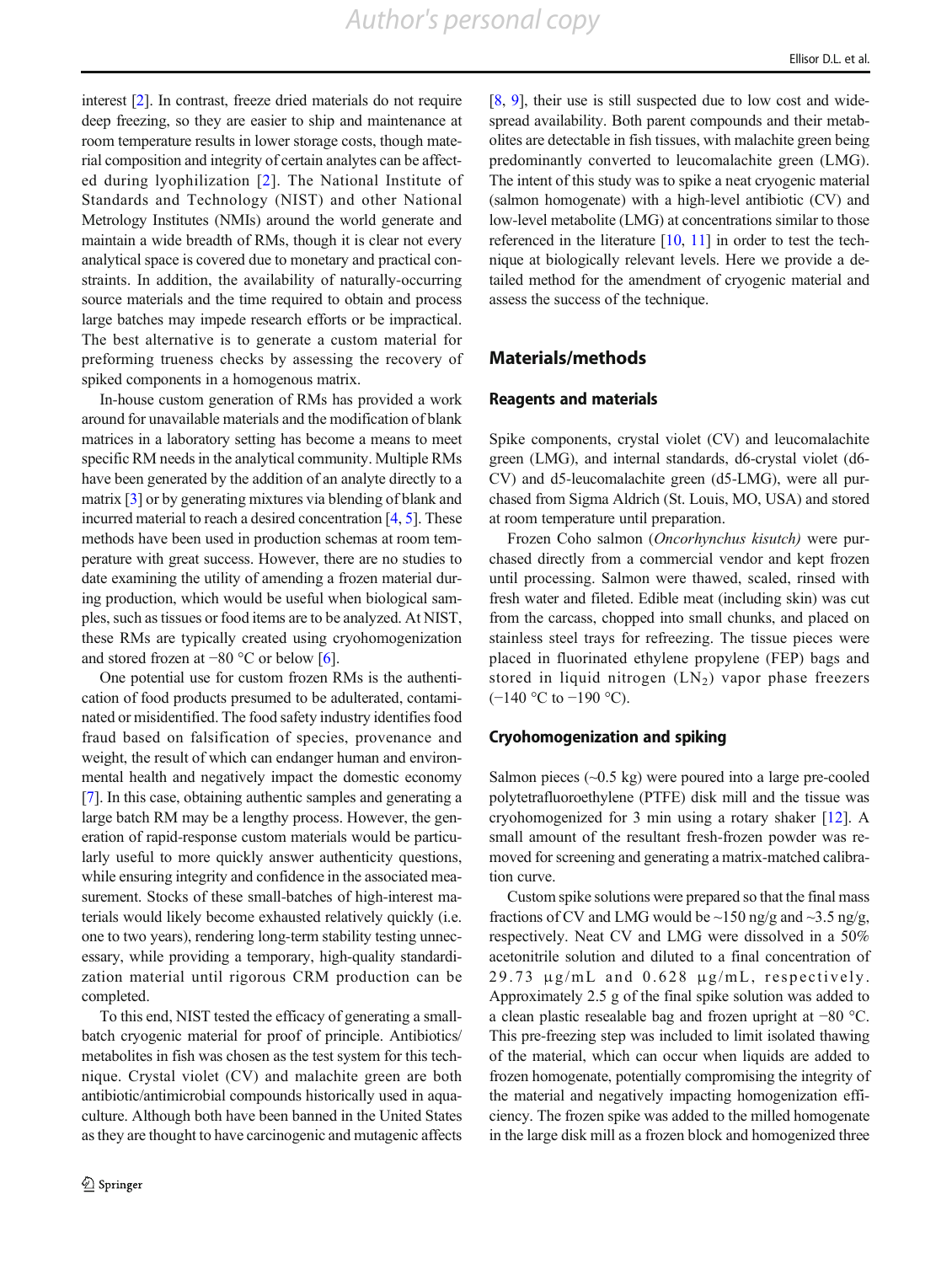Spiking and homogenization of biological matrices for production of reference materials using cryogenic...

times for 3 min each. Approximately 5 g of amended material was subsampled into eight clean 15 mL perfluoroalkoxy (PFA) jars, ensuring the material was thoroughly mixed between each sampling event. Jars were stored at  $LN<sub>2</sub>$  temperature until analysis and care was taken to protect the spike components from light at all times.

#### Tissue extraction

Extraction of  $\sim$ 2 g of spiked homogenate was performed to assess homogeneity according to AOAC published methods [\[11\]](#page-6-0). Stock solutions of each internal standard were prepared in acetonitrile at 40  $\mu$ g/L and 100  $\mu$ L of each internal standard solution was added by mass to the homogenate in a clean centrifuge tube. Samples were allowed to equilibrate for 15 min in the dark. Next, 500 μL of 9.5 g/L hydroxylamine hydrochloride solution was added and samples were allowed to incubate in the dark for 10 min. Each sample was extracted using 8 mL of acetonitrile and 1 g of anhydrous magnesium sulfate, vortexed for 1 min and allowed to mix on a rotary stirrer for 10 min. Samples were centrifuged at 2000 x g for 5 min at 4 °C and the supernatant was transferred to a clean tube. The solution was evaporated to dryness at 50 °C under a stream of  $N_2$  and reconstituted in 800 μL of 1 g/L ascorbic acid in acetonitrile.

#### Instrumental methods

Extracts were analyzed by LC-MS/MS using a Vanquish UPLC system coupled to a Fusion Lumos Orbitrap (Thermo Fisher Scientific, Waltham, MA, USA) mass spectrometer. Separation was achieved using an XDB-C18 column (1.0 mm id × 150 mm length, Santa Clara, CA, USA) at 40 °C. Mobile phase A (0.05 M ammonium formate, 0.25% formic acid) and mobile phase B (acetonitrile) were used with the following LC method at an injection volume of 10 μL and a flow rate of 150 μL/min: 40% B for 1 min, a ramp to 90% B over 18 min, hold at 90% B for 1 min, ramp down to 40% B and held for 6 min for a total of 25 min.

The liquid chromatography effluent was introduced to the mass spectrometer using a heated electrospray ionization (HESI) source operating at 3500 V. The sheath gas was set to 35 au, the auxiliary gas was set to 7 au, the ion transfer tube was held at 300 °C and the vaporizer was held at 275 °C. The MS1 was set at a resolution of 120,000, the RF lens was set at 50%, the AGC (automatic gain control) was set at  $4.0 \times 10^{5}$ and the maximum injection time was 100 ms. The MS2 was set at a resolution of 30,000, the quad isolation was set to 2 Da, the normalized HCD collision energy was 50%, the AGC was set to  $5.0 \times 10^4$  and the maximum injection time was 100 ms. Targeted ions for each compound of interest are shown in Table 1.

#### **Quantification**

A six-point matrix-matched calibration curve was generated using the sub-sampled homogenate (non-amended) by adding 2 g of spike solution at 0, 5, 10, 20, 50 and 100 ng/g, resulting in the addition of approximately 0, 0.5, 1, 2, 5 and 10 ng of CV and LMG. The calibration curve was extracted and analyzed with the experimental samples.

Data were blank corrected and quantification of CV and LMG in each of the samples was completed using Xcalibur software (Thermo Electron) using the matrix matched standard addition curves generated by integration of product ions from the respective compounds (Table 1).

#### Stability assessment

One year post-production, eight aliquots that had been stored in LN<sub>2</sub> vapor-phase freezers ( $-140$  to  $-190$  °C) were analyzed using the same extraction method in order to assess stability of the amended compounds. Extracts were analyzed by LC-MS/ MS using a Vanquish UPLC system coupled to a Q Exactive Orbitrap (Thermo Fisher Scientific, Waltham, MA, USA) high-resolution accurate mass spectrometer. The separation was accomplished with an Agilent XDB-C18 column (Santa Clara, CA, USA) using the same mobile phases and temperature program as previously described. The liquid chromatography effluent was introduced to the mass spectrometer using a heated electrospray ionization (HESI) source operating at 3500 V. The sheath gas was set to 40 au, the auxiliary gas was set to 10 au, the ion transfer tube was held at 250 °C and the vaporizer was held at 300 °C. The MS2 was set at a resolution of 17,500, the quad isolation was set to 4 Da, the normalized HCD collision energy was 60%, the AGC was set to  $2.0 \times 10^5$  and the maximum injection time was

Table 1 Target ions for aquaculture antibiotic and antibiotic metabolite identification

| ID        | Precursor Ion (m/z) | Product Ions $(m/z)$                   |
|-----------|---------------------|----------------------------------------|
| <b>CV</b> | 372.243             | 251.15, 328.19, 356.21, 372.24         |
| $d6$ -CV  | 378.280             | 257.19, 334.19, 362.25, 378.28         |
| LMG       | 331.218             | 239.15, 272.14, 286.16, 301.17, 315.19 |
| d6-LMG    | 337.255             | 239.15, 277.17, 291.19, 300.20, 320.22 |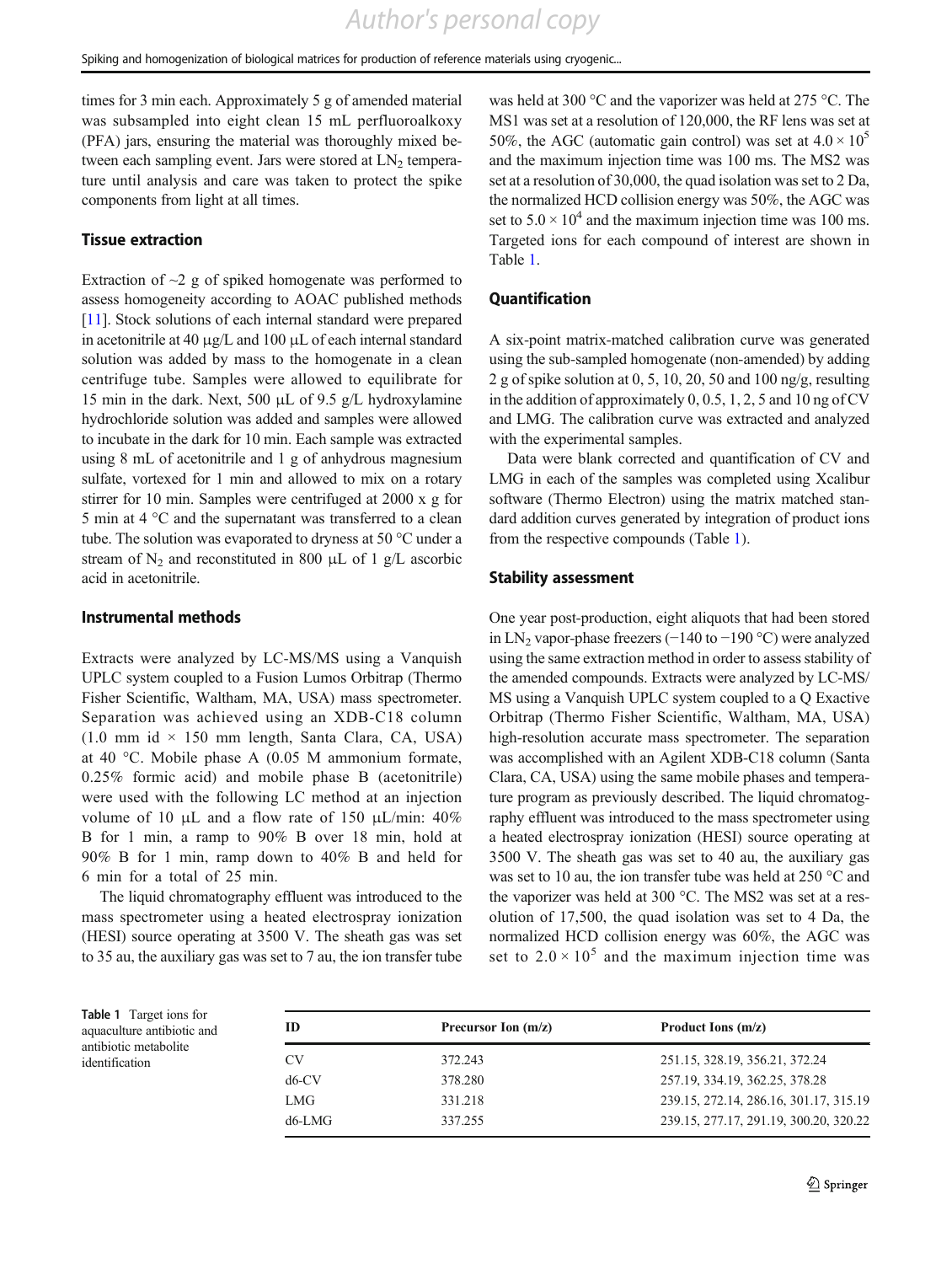<span id="page-5-0"></span>Table 2 Result for quantitative assessment of CV and LMG after material amendment and approximately one year after amendment

| Amendment      |             |                 | <b>Stability</b> |             |                  |
|----------------|-------------|-----------------|------------------|-------------|------------------|
| Sample Name    | $[CV]$ ng/g | [LMG] $ng/g$    | Sample Name      | $[CV]$ ng/g | [ $LMG$ ] $ng/g$ |
|                | 111         | 1.21            | 1                | 114         | 1.18             |
| $\overline{2}$ | 127         | 1.24            | $\overline{2}$   | 116         | 1.15             |
| 3              | 117         | 1.34            | 3                | 111         | 1.17             |
| 4              | 115         | 1.26            | $\overline{4}$   | 118         | 1.13             |
| 5              | 118         | 1.20            | 5                | 123         | 1.14             |
| 6              | 114         | 1.27            | 6                | 118         | 1.11             |
|                | 121         | 1.24            | 7                | 118         | 1.20             |
| 8              | 110         | 1.23            | 8                | 128         | 1.29             |
| Average/SD     | $116 \pm 5$ | $1.25 \pm 0.04$ | Average/SD       | $118 \pm 5$ | $1.17 \pm 0.06$  |
| $%$ RSD        | 4.60        | 3.52            | % RSD            | 4.55        | 4.73             |

100 ms. Integration of product ions from the compounds of interest was completed as previously described.

#### Results and discussion

The mass fraction of CV and LMG in replicate amended salmon samples was 110–127 ng/g (average 116 ng/g) and 1.20–1.34 ng/g (average 1.25), respectively (Table 2 'Amendment'). These values were within the range of the target spike mass fractions of CV  $(\sim 150 \text{ ng/g})$  and LMG  $(\sim]3.5 \text{ ng/g})$ . Both values were slightly lower than expected, which may be the result of using an approximate mass for the starting homogenate in order to avoid thawing of the fine powder. The %RSD for CV and LMG was 4.6% and 3.5%, respectively, indicating that mass fractions of both analytes were homogenously distributed at the sample size analyzed.

Because the amended analytes are only mechanically and not biologically incorporated into the matrix, it is particularly important to monitor stability. The measured mass fractions of CV and LMG in replicate amended salmon samples were 111–128 ng/g (average 118 ng/g) and 1.11–1.29 ng/g (average 1.17 ng/g), respectively (Table 2 'Stability'). The % RSD of CV and LMG was 4.6% and 4.7%, respectively. Data generated during the initial custom amendment assessment and the stability assessment were compared using a common method [[13](#page-6-0)] (Fig. 1). The results indicate that the cryogenic method used here to amend fish tissue with CV and LMG generated a homogenous product at both high-level and lowlevel spikes.

It is important to note that results may vary with different matrices, spike components and spike levels. Specifically, analytes that are particularly labile or mixtures that are difficult to homogenize may be more problematic than the example system employed here. As such, the success of this technique should be assessed for different matrices and spikes. The spike solvent used should also be carefully chosen so as not to drastically alter the material or negatively impact downstream analysis. Furthermore, it should be noted that exogenous compounds spiked into a matrix will not be biologically bound to molecules within the matrix itself and, as a result, may be extracted more easily than a naturally-incurred matrix. Though the material may not behave in the same way as experimental samples during analysis, the material would still be useful for harmonization of measurements across laboratories and analytical platforms, providing a sufficient alternative until an analogous CRM is completed, assuming full production is necessary.

Fig. 1 Comparison of crystal violet and leucomalachite green mass fraction (ng/g) following the amendment procedure

('Amendment') and after one year of storage ('Stability'). Error bars show one standard deviation from the measured mass fraction mean